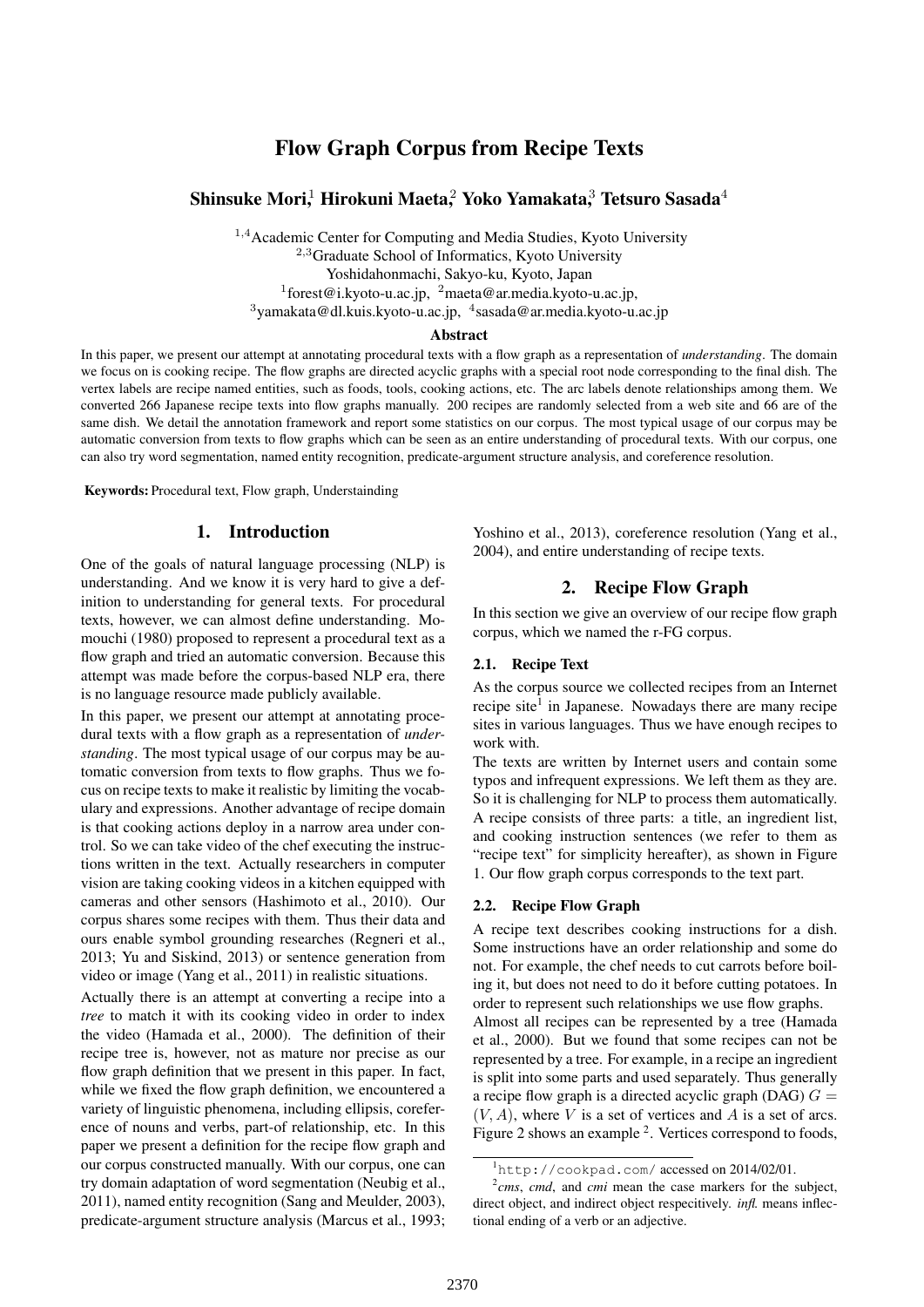| Title:                                                                             |                                            |  |  |  |  |
|------------------------------------------------------------------------------------|--------------------------------------------|--|--|--|--|
| ホットドッグ                                                                             | (Baked Hot Dog)                            |  |  |  |  |
| Ingredients:                                                                       |                                            |  |  |  |  |
| ●フランクフルト 8つ                                                                        | (8 frankfurters)                           |  |  |  |  |
| ●ホットドッグパン 8つ                                                                       | (8 hot dog buns)                           |  |  |  |  |
| ●豆入りのチリ1缶(14.5 オンス)                                                                | $(1(14.5)$ ounce) can of chili with beans) |  |  |  |  |
| ● カットオニオン 1/2 カップ                                                                  | $(1/2$ cup onion $(diced))$                |  |  |  |  |
| ● 千切りチェダーチーズ2カップ                                                                   | (2 cups shredded cheddar cheese)           |  |  |  |  |
| ●マヨネーズ                                                                             | (mayonnaise)                               |  |  |  |  |
| • マスタード                                                                            | (mustard)                                  |  |  |  |  |
| •甘味料                                                                               | (sweet relish)                             |  |  |  |  |
| Steps:                                                                             |                                            |  |  |  |  |
| 1. 各ホットドッグパンの内側にマヨネーズ、マスタード、甘味料を広げる。                                               |                                            |  |  |  |  |
| (Spread the inside of each hot dog bun with mayonnaise, mustard and sweet relish.) |                                            |  |  |  |  |
| フランクフルトを入れ、13×9"のオーブン皿に置く。                                                         |                                            |  |  |  |  |
| (Fill with a frankfurter and place into a $13\times9$ " baking dish.)              |                                            |  |  |  |  |
| 2. 各ホットドッグにチリ、チーズ、オニオンをふりかける。                                                      |                                            |  |  |  |  |
| (Sprinkle each hot dog with chili, cheese, and onion.)                             |                                            |  |  |  |  |
| 3. アルミホイルで覆い、オーブンに置く。                                                              |                                            |  |  |  |  |
| (Cover with aluminum foil and place into the oven)                                 |                                            |  |  |  |  |
| そして、350 度で 45 分間焼く。                                                                |                                            |  |  |  |  |
| (Then bake at 350 degrees for 45 minutes.)                                         |                                            |  |  |  |  |

Figure 1: Recipe of "Baked Hot Dog."



Figure 2: The recipe flow graph of "Baked Hot Dog."

tools, actions, etc. And arcs denotes relationships between them. Different from general DAGs, a recipe flow graph has a special vertex, root, corresponding to the final dish. We give explanations of vertices and arcs in the subsequent sections.

## 3. Verties

Vertices of a flow graph correspond to foods, tools, actions, etc. Their labels are composed of a character sequence in the recipe text and its type<sup>3</sup>.

The character sequence is specified by the starting position and the ending position in the recipe text, because the same character sequence may appear in multiple places but their roles may differ. The character sequence is manually segmented into words following the same standard for Balanced Corpus of Contemporary Written Japanese (Maekawa et al., 2010) with inflectional endings separated

<sup>&</sup>lt;sup>3</sup>In Japanese there is no obvious word boundary.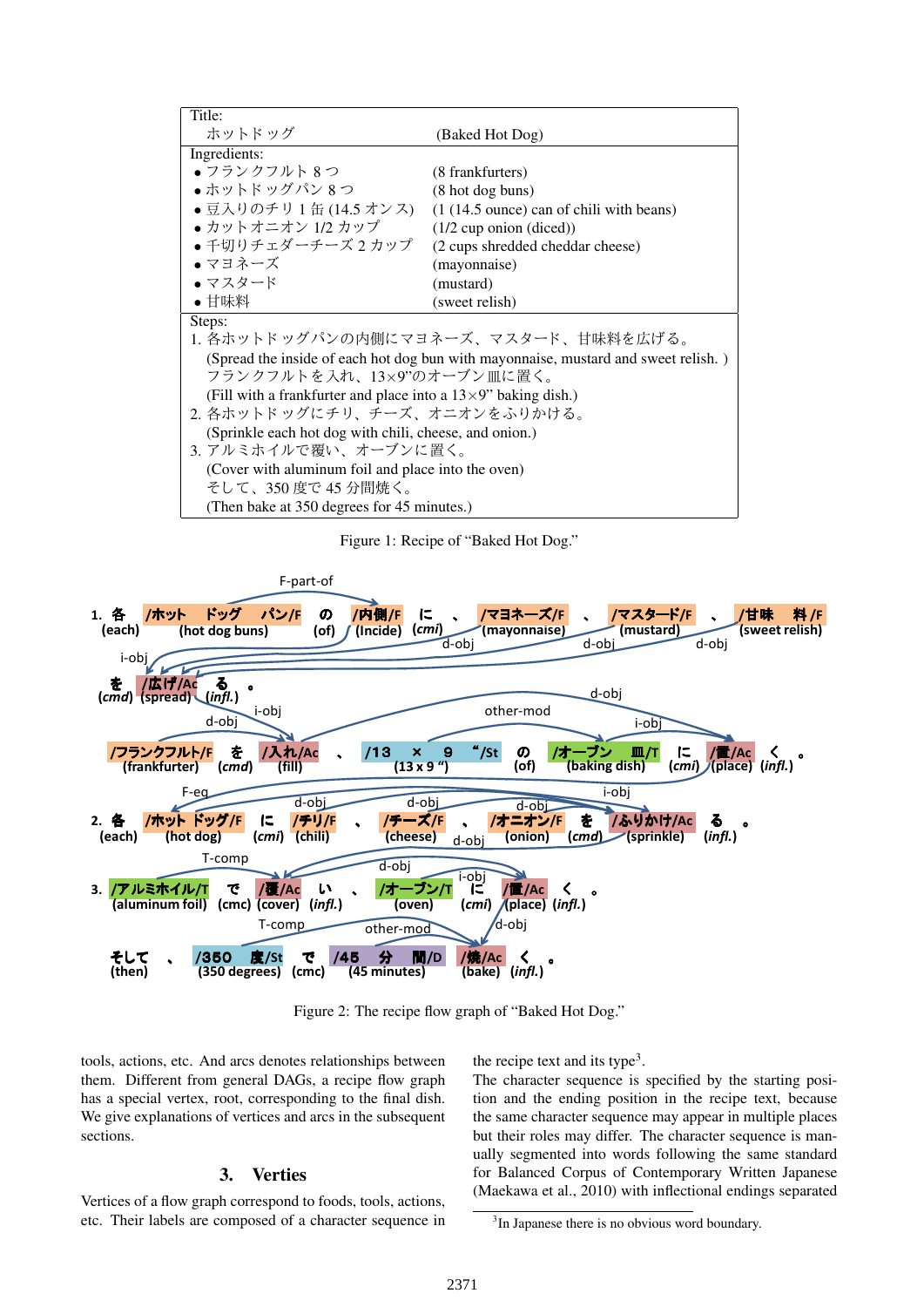| NE tag                   | Meaning            |
|--------------------------|--------------------|
| F                        | Food               |
| т                        | <b>Tool</b>        |
| D                        | Duration           |
| Q                        | Quantity           |
| Ac                       | Action by the chef |
| Af                       | Action by foods    |
| Sf                       | State of foods     |
| $\overline{\mathsf{St}}$ | State of tools     |

Table 1: Named entity tags.

from adjectives, verbs, and auxiliary verbs as the only exceptions (Mori et al., 2014). The word boundary information for other parts is, however, not annotated manually. That is to say, some parts in a sentence have word boundary information and some do not.

In addition to a character sequence, a vertex has its type denoting foods, tools, actions, etc. as the label listed in Table 1. Although the label set contains verb phrases, we call it named entity (NE) tag set, because it can be recognized by a method similar to NE recognition (Chinchor, 1998; Sang and Meulder, 2003). Below we describe the NE types taken from our annotation guideline with typical examples. In the examples, word sequences are surrounded by slash symbols and an NE type sign follows the right slash symbol.

## 3.1. F: Food

Foods consist of ingredients, intermediate products, and the final dish in cooking. Here are typical examples.

ex.) /ホット (hot) ドッグ (dogs)/F

ex.) /甘味 (sweet) 料 (relish)/F

## 3.2. T: Tool

Clearly, objects such as cookwares, jars, bottles, and knives are tools. The followings are the examples appearing in Figure 1.

ex.) /アルミ (aluminum) ホイル (foil)/T

ex.) /オーブン (baking) 皿 (dish)/T

## 3.3. D: Duration

Expressions to denote duration of a cooking action, such as heating time, are tagged with D. This includes numbers and units, as shown in the following example.

ex.)  $/45$  分 (minutes)/D 間 (for) /焼 (bake)/Ac く (*infl.*)

## 3.4. Q: Quantity

Expressions to specify the quantity of foods are tagged with Q. They are mainly number expressions followed by units. The following is a typical example.

```
ex.) /j\kappa (water)/F / 4 0 0 c \epsilon /\Omega
```
## 3.5. Ac: Action by the Chef

Actions are also important in cooking. Among actions, Ac denotes those taken by the chef. They are mainly transitive verbs. The following is a typical sentence including an Ac.

## ex.) /人参 (carrot)/F を (*cmd*) /切 (cut)/Ac る (*infl.*)

In this example, action 切る (cut) is tagged with Ac because it is the chef who cuts the carrot, although it is not clearly mentioned in the sentence who cuts the carrot. It depends on the context whether an action is taken by the chef or not.

## 3.6. Af: Action by Foods

Sometimes foods take actions. They are mainly intransitive verbs and copula expressions. Here is an example.

ex.) /水 (water)/F が (*cms*) /煮立 (boil)/Af っ(*infl.*) たら (when)

In this example, action  $\sharp \exists \pm$  (boil) is tagged with Af because what boils here is /水 (water)/F.

## 3.7. Sf: State of Foods

State of foods is an expression describing taste, color, etc. Here is an example.

ex.)  $/\pi$  (red)/Sf  $\leq$  (*infl.*)  $/\pi$  (get)/Af  $\leq$  (*infl.*)

## 3.8. St: State of Tools

Tools can also have a state. In our definition, expressions for characteristics of a tool are also tagged with St.

ex.) /深 (deep)/St い (*infl.*) /フライパン (frying pan)/T

There can be a verb denoting a change of the state of a tool. We decided to incorporate the verb part into St instead of introducing At (action by tool) as follows, because actions of tools are very infrequent and we want to avoid an inflation of NE tags.

ex.) /熱 (hot) く (*infl.*) な (get) った (*infl.*)/St /フライパン (frying pan)/T

## 3.9. Others

There are some word sequences in a text that are not annotated with any NE tags above. Those words are ones to be tagged with O in the BIO tag set (Sang and Meulder, 2003). Typical ones are function words such as particles, inflectional endings, and symbols like commas and periods. There are some content words not annotated with an NE tag: conjunctions like "then", adverbs like "again." Since our source recipe texts are one of UCGs (User Generated Contents), they sometimes contain sentences stating other things than cooking instructions such as "my children like it." These words are not annotated with NE tags.

## 4. Arcs

An arc denotes the relationship between two vertices. To classify relationships we defined arc labels listed in Table 2. Below we explain each of them with typical examples taken from our annotation guideline.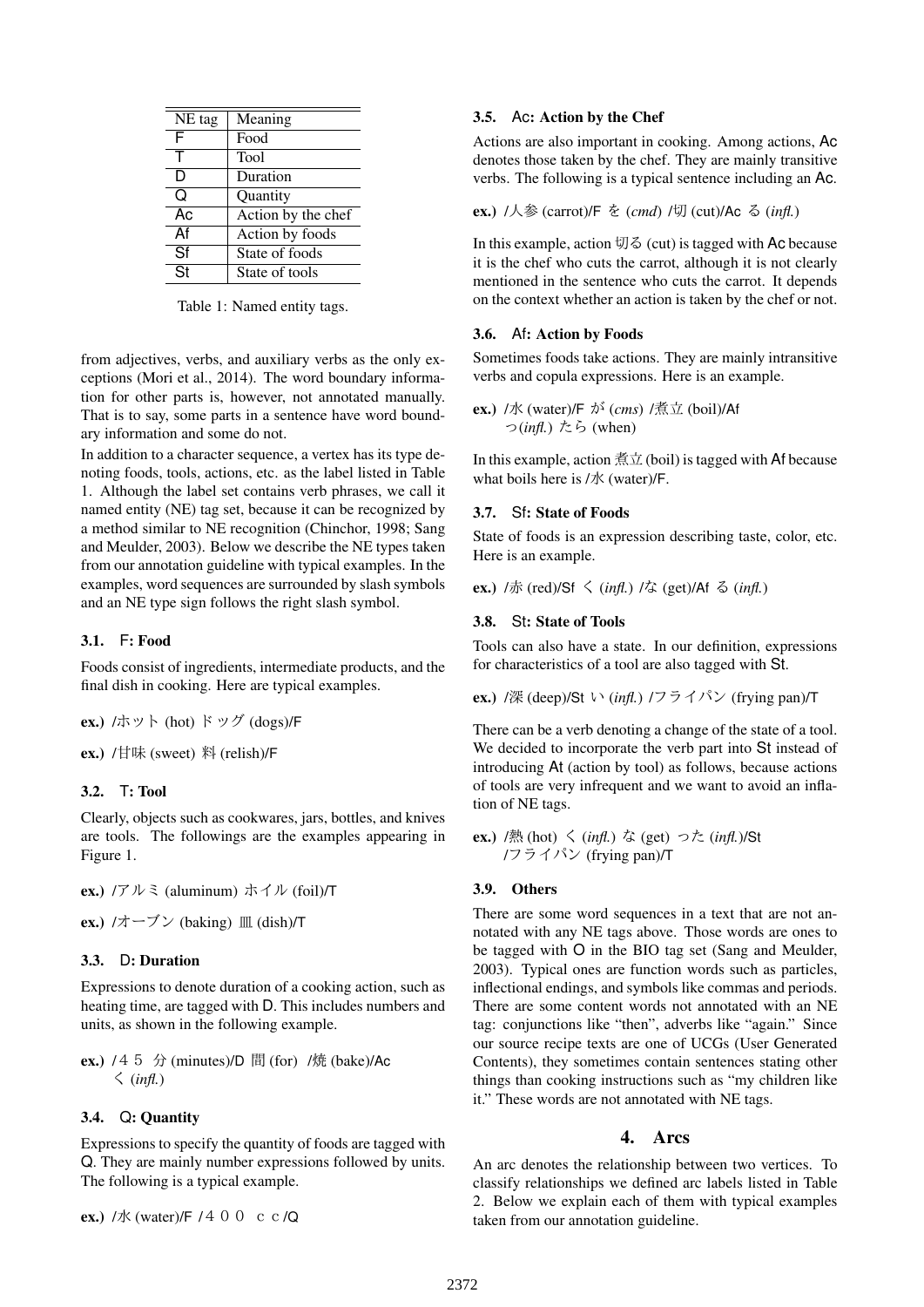## 4.1. subj, d-obj, i-obj: Cases

A verb vertex (Af or Ac) takes some arguments. They are connected to the vertex by arcs annotated with subj (subject), d-obj (direct object), or i-obj (indirect object) depending on their syntactic relationships. Here are typical examples.



In the above example, an arc goes from a vertex of a food or a tool to a vertex of an action. An arc, however, often goes from a vertex of an action to a vertex of another action as follows.

/人参 (carrot)/F d-obj **/洗 (wash)/Ac d-obj /切 (cut)/Ac** 

This means that the result of an action  $\frac{\partial f}{\partial x}$  (wash)/Ac, i.e. a washed carrot, is the direct object of another action /切 (cut)/Ac but not a carrot without being washed. This distinction is important in procedural texts.

## 4.2. F-comp: Food Complement

F-comp connects a vertex of a food to a vertex of an action that uses the food. In cooking, foods are not always cooked to make a final dish. For example, seasonings are used to adjust the taste, as described below.

$$
/I \underline{\text{# (salt)/F}} \xrightarrow{\text{F-comp}} /I \underline{\text{# } \lambda \text{ (adjust)/Ac}}
$$

This says that the food  $\frac{\text{Im} s}{\text{Im} s}$  (salt)/F is used in the action /整 え (adjust)/Ac.

## 4.3. T-comp: Tool Complement

T-comp connects a vertex of a tool to a vertex of an action using that tool as follows.

$$
(\text{F} \cup \text{R}(\text{aluminum}) \text{K} \text{R} \cup \text{K}(\text{foil})/\text{T}) \xrightarrow{\text{T-comp}} [\text{R}(\text{cover})/\text{A}\text{C}]
$$

Tools which are not a container tend to be connected to an Ac with an arc of this label.

## 4.4. F-eq: Food Equality

There are some food expressions referred to repeatedly. This phenomenon is called coreference. Thus even if the word sequences are different, we connect them by an arc of this type as far as the object is the same in the real world. If the object is a food, the label is F-eq as the following example shows.



Sometimes the result of an action on a food is referred to by the food name.

人参  $_1$  を洗う (wash the carrot<sub>1</sub>) その人参<sub>2</sub>を切る (cut that carrot<sub>2</sub>)

In this case the carrot to be cut is the carrot which has been washed, but not the carrot before washing. Thus we get the following flow graph.

| Edge lable | Meaning                                |
|------------|----------------------------------------|
| subj       | Subject                                |
| d-obj      | Direct object                          |
| i-obj      | Indirect object                        |
| F-comp     | Food complement                        |
| T-comp     | Tool complement                        |
| F-eq       | Food equality                          |
| F-part-of  | Food part-of                           |
| F-set      | Food set                               |
| T-eq       | Tool equality                          |
| T-part-of  | Tool part-of                           |
| A-eq       | Action equality                        |
| V-tm       | Head verb of a clause for timing, etc. |
| other-mod  | Other relationships                    |

Table 2: Arc labels.



In many corpora annotated with coreference information, /人参 (carrot)<sub>1</sub>/F and /人参 (carrot)<sub>2</sub>/F in this example may be regarded as the same. In our corpus, however, we distinguish an object before an action and after that if the action affects the object as we mentioned in Subsection 4.1.

## 4.5. F-part-of: Food Part-of

Two vertices of foods are connected with F-part-of, if one of them is a part of the other. Here is an example.

$$
(\overrightarrow{y} + \overrightarrow{y}) \overrightarrow{f} + (\text{potato})/F
$$
 
$$
\rightarrow
$$
 
$$
\overrightarrow{F} \xrightarrow{part-of} \boxed{/\overrightarrow{g} \text{ (skin)}/F}
$$

This annotation indicates that food  $\frac{1}{x}$  (skin)/F is a part of another food /ジャガイモ (potato)/F.

#### 4.6. F-set: Food Set

Sometimes a set of foods is referred to by a single expression, typically by a category name. In such a case, F-set connects vertices of foods to another vertex, whose word sequence may be the category name. Here is an example.



This annotation says that /野菜 (vegetable)/F refers to the set consisting of /人参 (ca-root)/F and /キャベツ (cabbage)/F.

## 4.7. T-eq: Tool Equality

Similar to F-eq, a tool expression refers to another tool. In such case we connect them by an arc of the label T-eq. Here is an example.

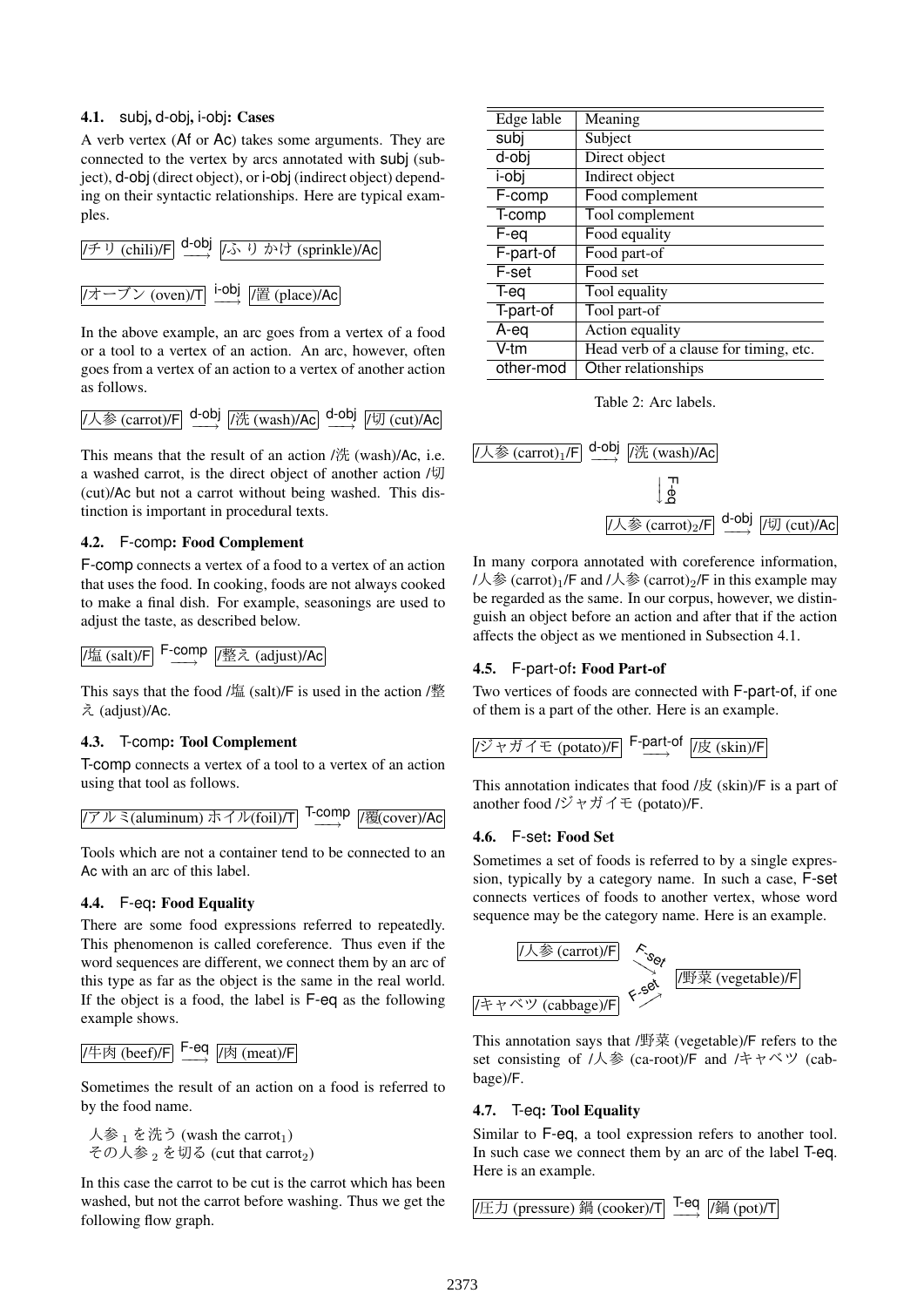## 4.8. T-part-of: Tool Part-of

Similar to F-part-of, there are expressions referring only to a part of a tool. They are connected to the tool with an arc annotated with T-part-of as follows.

#### /鍋 (pot)/T T-part-of <sub>*|*蓋 (lid)/T</sub>

This annotation indicates that a tool /蓋 (lid)/T is a part of a tool /鍋 (pot)/T.

## 4.9. A-eq: Action Equality

Sometimes an action verb is repeatedly written just to specify an object such as "carrot you've cut." We connect this verb to the verb which the chef has to really execute as follows.

# <mark>/スライス (slice)/Ac</mark> Y-eq <sub>|</sub>/切 (cut)/Ac

This clarifies that the chef does not need to execute the latter action connected to another action, In this example, the chef must /スライス (slice)/Ac an object but must not /切 (cut)/Ac the sliced object any more.

#### 4.10. V-tm: Head of a Clause for Timing, etc.

Some clauses, whose head is a verb phrase annotated with Ac or Af, specify the timing or the condition of another action. To denote this, we annotate the arc with V-tm.

/沸騰 (boil)/Af **V-tm** /入れ (add)/Ac

#### 4.11. other-mod: Other Relationships

All the other modification relationships fall into this category. The most frequent ones are duration expressions D modifying an action Ac or quantity expressions Q modifying a food F. Here is an example taken from the recipe text in Figure 1.



#### 4.12. Reasons for Ramifications

As we mentioned in Section 2. our meaning expression for recipe texts is not a rooted tree like (Hamada et al., 2000), but a rooted DAG. The difference between a rooted tree and a rooted DAG is that some vertices have more than one outgoing arcs. The most typical reason which comes across to our mind is a food separation. An egg is separated into yolk and white and they are the direct objects of two different actions. Or a half of source is mixed with foods at the early stage and the rest is added to the result of some cooking actions.

A close look at our corpus, however, revealed that many ramifications are caused by coreference, etc. Let us take the following sentences for example.

お湯を沸かす (Boil water) 沸いたら人参を入れる (Add the carrots when it boils)

The flow graph for them is as follows.



In this example, the main instruction stream is the middle line starting from /湯 (water)/F to /加え (add)/Ac. And to specify the timing of the action /加え (add)/Ac, the chef waits for "it" to /沸 (boil)/Af<sup>4</sup>. Here the subject of /沸 (boil)/Af is the same as  $\frac{1}{10}$  (water)/F.

## 5. Annotation Framework

In this section we detail our annotation framework. The information we annotate to recipe texts is as follows. The example sentence is アルミホイルで覆います (cover with aluminum foil).

• An NE tag to a character sequence

ex.) /アルミホイル/F で /覆/Ac います

*•* Word boundary information between each two characters in an NE character sequence

ex.) /アルミ ホイル/F で /覆/Ac います

where "います" is composed of three words ("い," " ま," and "す") but the annotator does not segment it into them

*•* Arc label between two NEs if they have any relationship defined in the standard

ex.) /アルミ ホイル/F T-comp *−−→* /覆/Ac

We repeated the following work flow to annotate recipe texts with flow graphs.

- 1. Train a word segmenter (Neubig et al., 2011) and an NE tagger (Mori et al., 2012) from the currently available annotated corpus.
- 2. Run the word segmenter and the NE tagger (Mori et al., 2012) on the target recipe text. Then correct word boundary information and NE annotation (BIO tag) manually.
- 3. Make an empty spreadsheet with a header row indicating vertex information and relationships, and fill some left columns with the information of the NEs in the target recipe text (see Figure 3). The table does not have any arc annotations at this stage.
- 4. Fill the spreadsheet to make a flow graph. If there is an arc from a vertex  $v_i$  to another vertex  $v_j$  with a label *l*, the annotator fills the crossing cell of the column of *l* and the row of  $v_j$  with the ID number of  $v_i$ .

After finishing filling the spreadsheet, the annotator runs a program which checks whether the graph is a rooted DAG. The checking program runs on a web site, so the annotator posts a spreadsheet to the site and then receives some error messages or OK.

<sup>&</sup>lt;sup>4</sup>In Japanese, the subject is omitted (zero pronoun) because it is semantically obvious.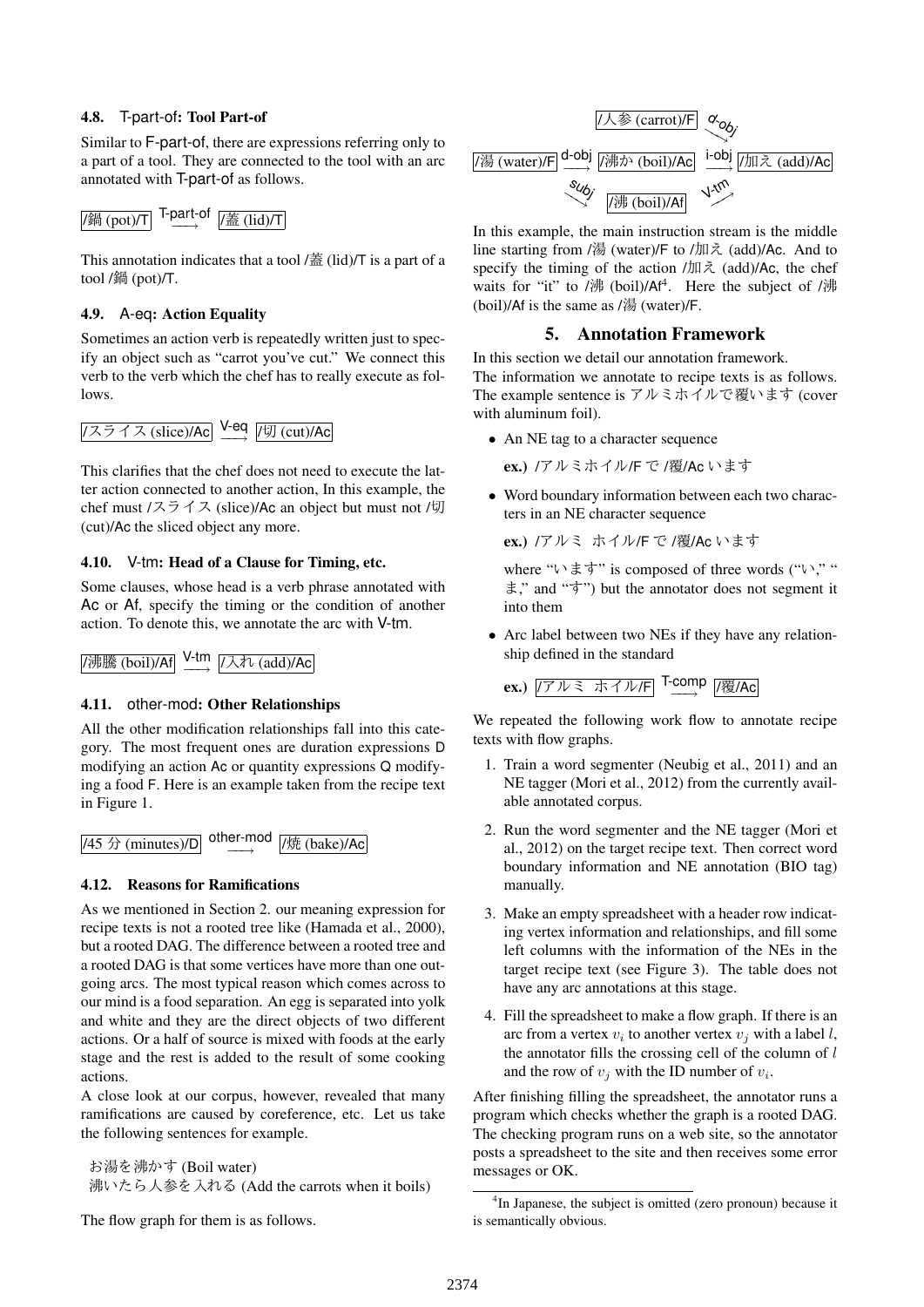|    | Α               | О. |                  |      |       | G     |                  |                    | м | N           |       | Q              |  |
|----|-----------------|----|------------------|------|-------|-------|------------------|--------------------|---|-------------|-------|----------------|--|
|    | ID position     |    | NE type word seq | subi | d-obj | i-obi | F-compT-compF-eq | F-part-dF-set T-eq |   | T-part-A-eq | lV-tm | lother-mremark |  |
|    | 1 01-01-002 F   |    | ホットドッグ バン        |      |       |       |                  |                    |   |             |       |                |  |
|    | $2$ 01-01-011 F |    | 脑内侧              |      |       |       |                  |                    |   |             |       |                |  |
|    | $3$ 01-01-014 F |    | 「マヨネーズ」          |      |       |       |                  |                    |   |             |       |                |  |
|    | 4 01-01-020 F   |    | マスタード            |      |       |       |                  |                    |   |             |       |                |  |
|    | 5 01-01-026 F   |    | 甘味料              |      |       |       |                  |                    |   |             |       |                |  |
|    | 6 01-01-030 Ac  |    | 広げ               |      | 3,4,5 | 2     |                  |                    |   |             |       |                |  |
| -8 | 7 01-02-001 F   |    | フランクフルト          |      |       |       |                  |                    |   |             |       |                |  |
|    | 8 01-02-009 Ac  |    | 入れ               |      |       | 6     |                  |                    |   |             |       |                |  |

Figure 3: Spreadsheet for flow graph annotation.

| Source                       | $#Sent.   #NEs$ (#Leaves, #Non-Leaves)   #Words   #Char. |                           |  |
|------------------------------|----------------------------------------------------------|---------------------------|--|
| Random (200 recipes)         | $6.51$   36.34 ( 13.91,                                  | $22.43$   118.65   180.51 |  |
| <i>Nikujaga</i> (66 recipes) | $6.91 \pm 48.05$ (22.12,                                 | 25.92)   132.95   198.70  |  |

Table 3: Specifications of the flow graph corpus.

| NE type | Number |
|---------|--------|
| F       | 11.87  |
| т       | 3.83   |
| D       | 0.67   |
| Q       | 0.79   |
| Ac      | 13.83  |
| Af      | 2.04   |
| Sf      | 3.02   |
| St      | 0.30   |
| Total   | 36.34  |

Table 4: Statistics on the NE tags.

#### 6. Discussion

We converted 266 Japanese recipe texts into flow graphs manually. Among them 200 are randomly selected and 66 are taken from recipes of the same title "beef and potato" (*nikujaga*), a Japanese famous dish. It took 5-10 minutes for an annotator to annotate the sentences in a recipe with NE tags and about 40 minutes to fill the spreadsheet to form a flow graph. Below we show some statistics mainly on the randomly selected ones and discuss them<sup>5</sup>.

#### 6.1. Statistics on the Corpus

The average numbers of sentences, NEs, words, and characters in a recipe text are shown in Table 3. Note that the number of words is counted on the automatically segmented sentences except for the NE parts. From the table, for example, we can say that a sentence contains about six NEs.

The average numbers of NE types per recipe text in the random set are shown in Table 4. We can say that food (F) and action by the chef (Ac) are the most important in terms of frequency. Table 5 shows the statistics on arc labels in the random set. The table says that predicate-object relationships (d-obj and i-obj) are the most important in terms of frequency. These points are consistent with our intuition that recipe texts mainly describe what to do with what in which direction. The next frequent relationships are related to foods (subj, F-eq, and F-part-of).

| Arc label                    | Number |
|------------------------------|--------|
| subj                         | 2.15   |
| d-obj                        | 15.67  |
| i-obi                        | 7.22   |
| F-comp                       | 0.65   |
| T-comp                       | 1.32   |
| $\overline{\mathsf{F}}$ -eq  | 3.15   |
| F-part-of                    | 2.37   |
| $\overline{\mathsf{F}}$ -set | 0.15   |
| T-eq                         | 0.44   |
| T-part-of                    | 0.39   |
| A-eq                         | 0.53   |
| V-tm                         | 1.06   |
| other-mod                    | 3.54   |
| Total                        | 38.62  |

Table 5: Statistics on the arc labels.

The comparison between the totals in Table 4 and Table 5 says that the average number of arcs is slightly larger than that of vertices. If the graphs are trees, the number of arcs equals to that of vertices subtracted by one. Therefore the difference (38.62-36.34+1=3.28) indicates that how far our flow graphs are from trees.

Our recipe flow graph corpus enables us to compare one recipe or a set of recipes of the same title with others in various way.

#### 6.2. Language Dependency

Ideally, a flow graph should be language independent. For example, the flow graph representation eliminates the difference between active voice and passive voice. However, the flow graph defined above is not a complete semantic representation of a recipe text. For example, we use shallow cases (syntactic case) to denote the relationship between an object and a verb.

To observe the language dependency we prepared a "baked hot dog" recipe in English and translated it into Japanese. Then two annotators constructed a flow graph from the texts in each language independently. Finally we compared them. Both of them have 23 vertices and all of them matched each other. The numbers of arcs are both 22. Among them 16 arcs matched including the arc la-

<sup>5</sup>The statistics on the *nikujaga* set are very similar to those on the random.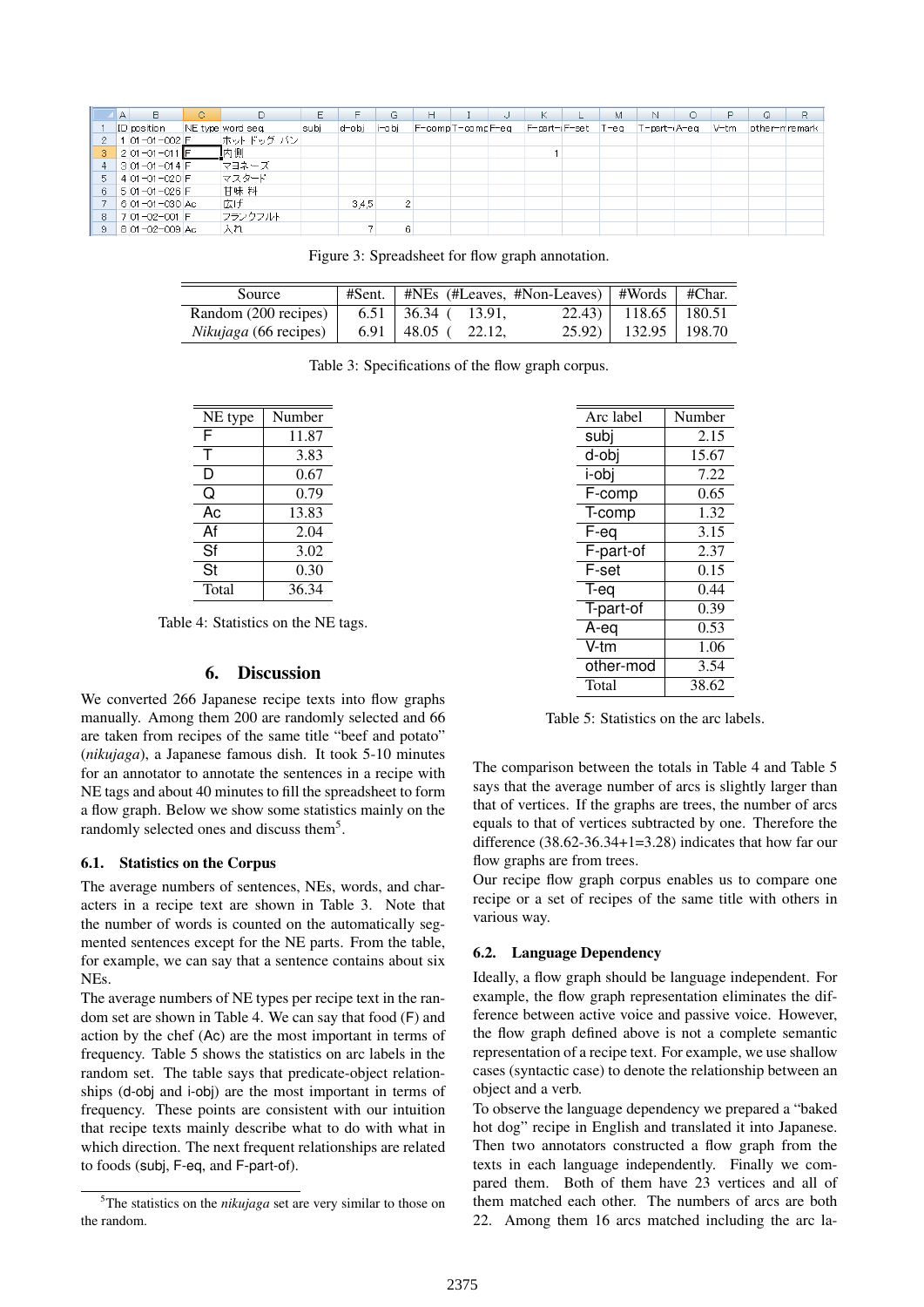bel. The most frequent difference is the arc label of the cases. When we exchange d-obj and i-obj properly, 20 arcs matched (F-measure: 0.9). Thus we can say that our flow graph definition is almost language independent except for the predicate-argument part.

In Japanese i-obj has a strong tendency to be the destination (even if it is an F). Let us take the sentence of the second step in Figure 1, In Japanese the direct object of the verb ふりかけ (sprinkle) is チリ (chili) and ホットドッグ (hot dog) is its destination. In real action, the chef grasps  $\ddot{\tau}$  $\chi$  (cheese) and moves it to the hot dog. We can classify the arguments from the semantic viewpoint into the main object and the destination in stead of syntactic d-obj and iobj. Under that standard the annotation to English recipe text may be a little bit difficult.

## 7. Application

Our flow graph corpus has many potential applications. The most typical one is text analysis ranging from word segmentation to recipe text understanding. A flow graph can be regarded as a meaning representation of a sequence of procedures. Thus it can be used as the input of text generation systems for procedural texts. We can develop much more intelligent search engines than the current keyword matching. In this section we describe an overview of the potential applications of our corpus.

#### 7.1. Text Analysis

The vertex labels have a word sequence segmented manually. Its position in the recipe text is specified. Thus we can convert the sentences in our corpus into partially segmented sentences. An example taken from Section 5. is as follows:

ア-ル-ミ|ホ-イ-ル|で|覆|い ま す,

where the symbols " $|$ ," "-," and " $\Box$ " mean word boundary, not a word boundary, and no information, respectively. There are some attempt at training a word segmenter on these partially segmented sentences (Tsuboi et al., 2008; Neubig and Mori, 2010; Neubig et al., 2011; Mori and Neubig, 2014). With our corpus, more accurate word segmenter in the cooking domain will be available.

With our flow graph and the recipe text, we can have sentences annotated with NEs in the cooking domain. One can try NE recognition task (Borthwick, 1999; McCallum and Li, 2003; Sang and Meulder, 2003) in this domain.

One can try a resolution of more complicated linguistic phenomena and test it on our corpus, including predicateargument structure analysis (Marcus et al., 1993; Yoshino et al., 2013), coreference resolution (Yang et al., 2004), and entire understanding of recipe texts which converts a document into the flow graph.

#### 7.2. Text Generation

In natural language generation (NLG) research, one of the most important problem is the input (Dale and Reiter, 2000). Our flow graph representation can serve NLG researchers as the source information. The vertices have a word sequence. Thus the main problem may be the selection of function words which describe the relationship among them. In addition there are many coreference relationships in our corpus and a reference expression generation is also important (Reiter and Belz, 2009).

It is also interesting to generate procedural texts from real cooking videos or still images if they are available (Regneri et al., 2013; Yang et al., 2011).

#### 7.3. Others

The flow graph representation is useful for an intelligent recipe search. There are various ways of describing the same procedure or the same dish. For example, a phrase "add diced carrots to the pot" implies that the chef must dice carrots first. The flow graph representation derived from this is the same as that derived from "dice carrots and add to the pot." Our rooted DAG representation absorbs the difference in natural language level and enables more intelligent search (Wang et al., 2008; Yamakata et al., 2013).

A help system for a chef in the kitchen is also an interesting application. Hamada et al. (2005) proposed a cooking navigation system based on their tree representation (Hamada et al., 2000) that schedules the cooking procedures for two or more recipes. More generally Hashimoto et al. (2008) proposed a concept of smart kitchen which observes the cooking situation by computer vision, etc. and helps the chef by giving an advice in voice or with video. An automatic flow graph constructor trained on our flow graph corpus may contribute to these systems.

It is also interesting to extend our framework to other procedural texts and other sorts of texts, namely paper abstracts (Tateisi et al., 2014) or the world history.

#### 8. Conclusion

In this paper, we reported the details of our flow graph corpus constructed from recipe texts in Japanese. We choose rooted directed acyclic graph as the meaning representation for recipe texts.

Since our flow graph corpus has manually corrected word sequences as the vertex labels with their positions in the text, one can train a word segmenter from it as a partially segmented corpus (Neubig and Mori, 2010). With NE tag information, our corpus allows NE recognition experiments (Sang and Meulder, 2003) in the recipe domain.

Our corpus can been seen as a representation of a natural language understanding for cooking procedural texts. It enables NLP researchers to try various problems ranging from predicate-argument structure analysis or coreference resolution to entire understanding of recipe texts.

## 9. Acknowledgments

This work was supported by JSPS Grants-in-Aid for Scientific Research Grant Numbers 23500177 and 24240030, and JSPS Grant-in-Aid for Young Scientists Grant Number 23700144. We are grateful to the annotators for their contribution to the design of the guidelines and the annotation effort.

#### 10. References

Andrew Borthwick. 1999. *A Maximum Entropy Approach to Named Entity Recognition*. Ph.D. thesis, New York University.